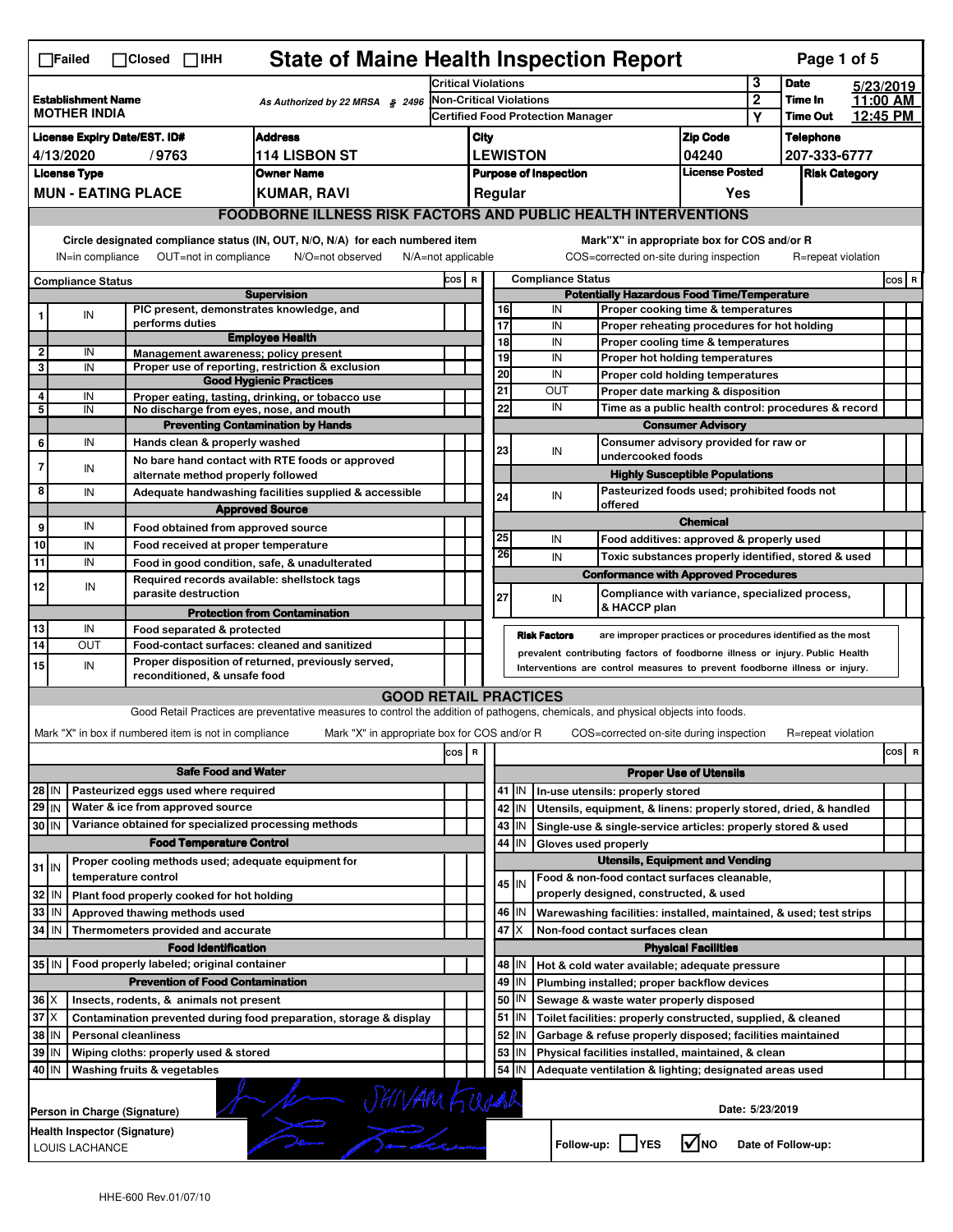|                                                    |                                 | <b>State of Maine Health Inspection Report</b><br>Page 2 of 5                                   |
|----------------------------------------------------|---------------------------------|-------------------------------------------------------------------------------------------------|
| <b>Establishment Name</b><br><b>MOTHER INDIA</b>   |                                 | 5/23/2019<br><b>Date</b><br>As Authorized by 22 MRSA § 2496                                     |
| License Expiry Date/EST. ID#<br>/9763<br>4/13/2020 | <b>Address</b><br>114 LISBON ST | <b>Zip Code</b><br><b>Telephone</b><br>City / State<br>LEWISTON<br>/ME<br>04240<br>207-333-6777 |
|                                                    |                                 | <b>Temperature Observations</b>                                                                 |
| Location                                           | <b>Temperature</b>              | <b>Notes</b>                                                                                    |
| Lamb                                               | $42*$                           | Reach in unit (top)                                                                             |
| Water                                              | $110*$                          | Handwash sink (restroom)                                                                        |
| Hi temp dish                                       | $145*/180* +$                   | Wash/rinse                                                                                      |
| Tomato sauce                                       | $38^{\ast}$                     | Snapple cooler                                                                                  |
| Water                                              | $128*$                          | Handwash sink (kitchen)                                                                         |
| Rice                                               | $148*$                          | <b>Buffet line</b>                                                                              |
| Samosa                                             | $41*$                           | Single door cooler                                                                              |
| Gravy                                              | $37*$                           | Reach in unit (bottom)                                                                          |
| Dough                                              | $38*$                           | True double door cooler                                                                         |
| Onion condiment                                    | $37^{\star}$                    | Waitstation cooler                                                                              |
| Chlorine sanitizer                                 | 50-100 ppm                      | Sanitizing bucket                                                                               |



**Date: 5/23/2019**

HHE-601(a)Rev.01/07/10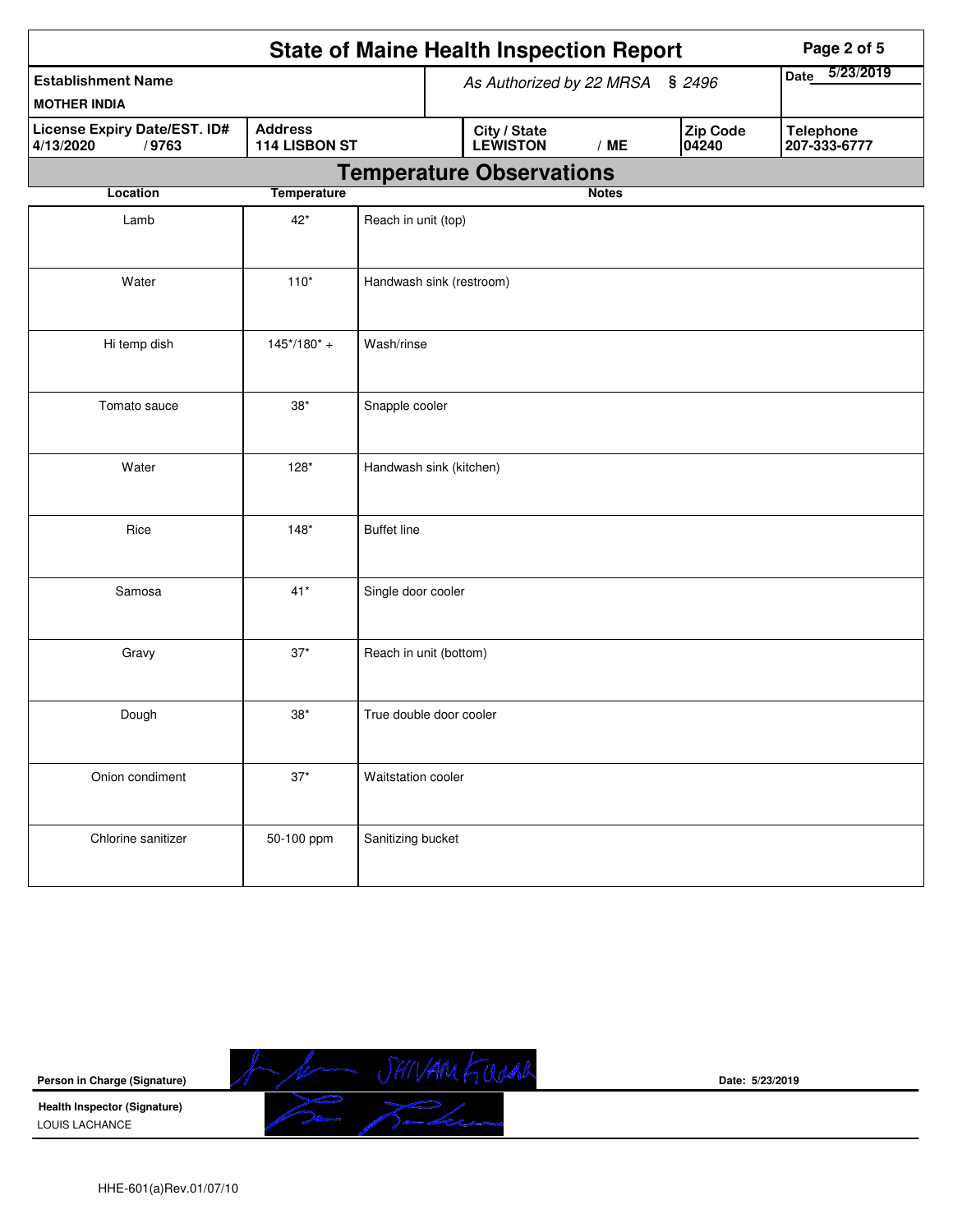|                                                                                                                                                    | Page 3 of 5                            |                                 |           |                          |                   |  |  |  |
|----------------------------------------------------------------------------------------------------------------------------------------------------|----------------------------------------|---------------------------------|-----------|--------------------------|-------------------|--|--|--|
| <b>Establishment Name</b>                                                                                                                          |                                        |                                 |           |                          | 5/23/2019<br>Date |  |  |  |
| <b>MOTHER INDIA</b>                                                                                                                                |                                        |                                 |           |                          |                   |  |  |  |
| License Expiry Date/EST. ID#<br>4/13/2020<br>/9763                                                                                                 | <b>Address</b><br><b>114 LISBON ST</b> | City / State<br><b>LEWISTON</b> | <b>ME</b> | <b>Zip Code</b><br>04240 |                   |  |  |  |
| <b>Observations and Corrective Actions</b>                                                                                                         |                                        |                                 |           |                          |                   |  |  |  |
| Violations cited in this report must be corrected within the time frames below, or as stated in sections<br>8-405.11 and 8-406.11 of the Food Code |                                        |                                 |           |                          |                   |  |  |  |
| 14: 4-601.11.(A): C: Equipment food-contact surfaces and utensils are not clean to sight and touch.                                                |                                        |                                 |           |                          |                   |  |  |  |

INSPECTOR NOTES: Can opener blade has build up of old food. Clean immeditely after use. Ice machine has build up of biological matter. Hire refrigeration technician to clean and sanitize within 10 days. Provide proof of receipt/invoice when complete.

21: 3-501.17.(D): C: Date marking system used at the Eating Establishment does not meet the criteria list in code.

INSPECTOR NOTES: Multiple PHF's do not have date produced and discard date. Label foods with dates to ensure safety.

36: 6-501.111.(C): C: Pests found on premises due to not using proper methods to control them.

INSPECTOR NOTES: Ants found in tandoor section of kitchen. Clean area well and hire 3rd party Pest Company to treat. Provide proof of service within 10 days.

37: 3-305.11: N: Food not protected from contamination during storage.

INSPECTOR NOTES: Multiple food items left in storage and refrigeration without tight fitting covers. Cover all products to reduce risk of contamination.

47: 4-602.13: N: Non-food contact surfaces are not cleaned at a frequency necessary to preclude accumulation of soil residues.

INSPECTOR NOTES: Shelving above plating area has build up of dust/grease. Clean more often and as needed.

**Person in Charge (Signature) Health Inspector (Signature)**  LOUIS LACHANCE



**Date: 5/23/2019**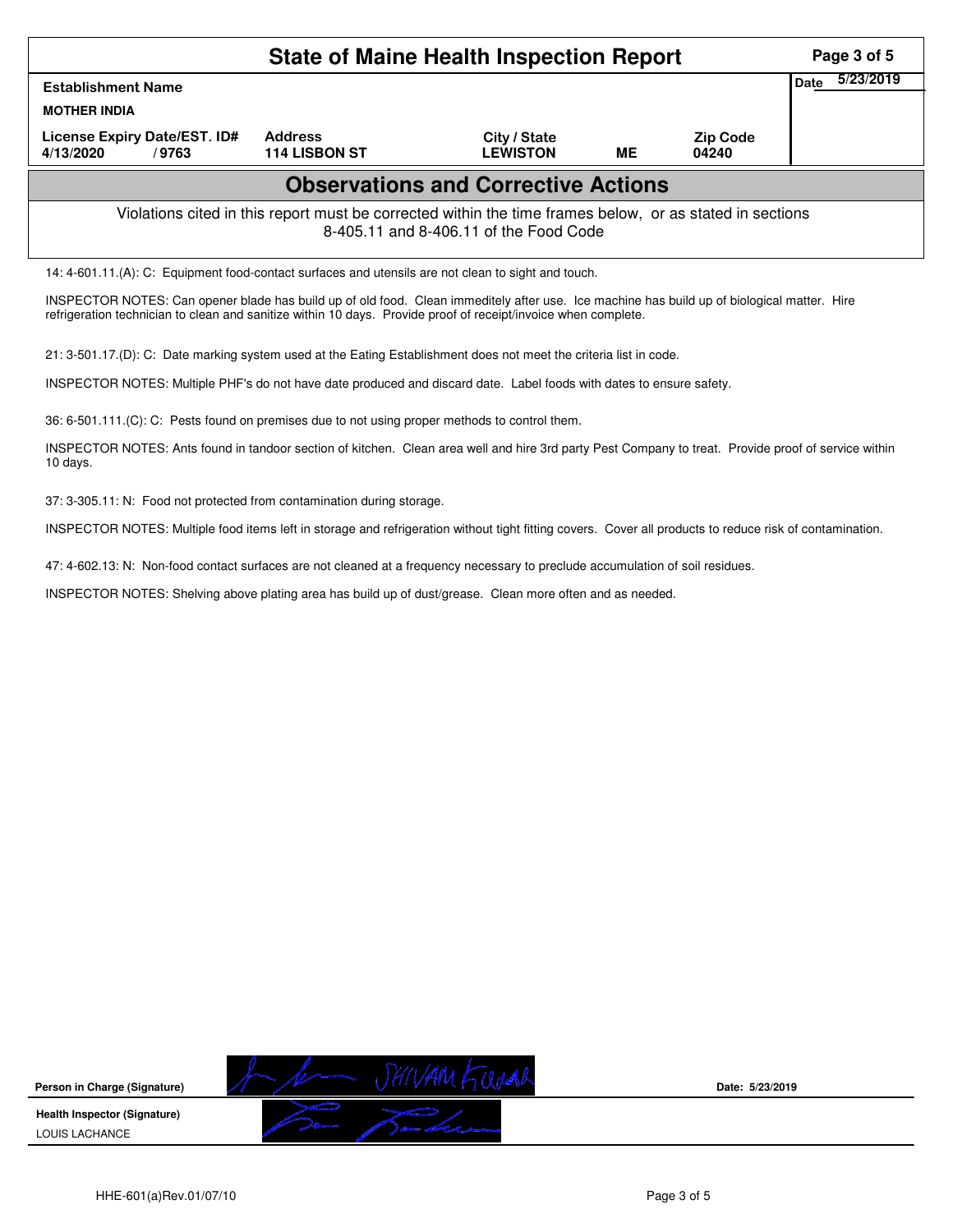|                                                    | Page 4 of 5                            |                                 |    |                          |                          |  |  |
|----------------------------------------------------|----------------------------------------|---------------------------------|----|--------------------------|--------------------------|--|--|
| <b>Establishment Name</b><br><b>MOTHER INDIA</b>   |                                        |                                 |    |                          | 5/23/2019<br><b>Date</b> |  |  |
| License Expiry Date/EST. ID#<br>4/13/2020<br>/9763 | <b>Address</b><br><b>114 LISBON ST</b> | City / State<br><b>LEWISTON</b> | ME | <b>Zip Code</b><br>04240 |                          |  |  |
| <b>Inspection Notes</b>                            |                                        |                                 |    |                          |                          |  |  |

Certified Food Protection Manager: Shivan Kumar exp. 9/2/20 cert.#12751819

Unless directed otherwise, all Eating Establishments are required to submit a copy of their Certified Food Protection Manager (CFPM) certificate. A CFPM must be hired at the time of a new eating establishment opening or within 60 days of when a CFPM leaves employment. For a list of CFPM courses and trainers go to http://www.maine.gov/healthinspection/training.htm Please provide a copy of this certification(s) to Carol Gott, Health Inspection Program, 286 Water St. 3rd Floor, Augusta, ME 04333, carol.gott@maine.gov or faxing to 207-287-3165.

Please include the name of your establishment and the establishment ID# with your certification(s).

Employee Health Policy:

The Health Inspection Program has implemented an educational public health initiative on Employee Health on March 1, 2017. The policy handouts will be provided to you by your inspector and reviewed during inspection for compliance. They are also available on the Program's website: http://www.maine.gov/healthinspection

2013 Maine Food Code Adoption:

The Maine Food Code was adopted in October of 2013. Please refer to our website for a copy, http://www.maine.gov/healthinspection. Following are a few of the major changes: \* No Bare Hand Contact with Ready-To-Eat Food. \* Establishments must have clean-up procedures for employees to follow following vomiting and diarrheal events. \* Date marking of Ready-to-eat potentially hazardous foods.

Violation Correction Timeframe:

Critical violations should be corrected on site, but in any event, within 10 days. The licensee must contact Louis Lachance when the critical violation has been addressed at 207-513-3125 extension 3224 or at llachance@lewistonmaine.gov. Non-critical violations must be corrected within 30 days. Failure to satisfactorily correct these violations before the follow-up inspection may result in enforcement proceedings by the Department to include fines and penalties. License renewals can be denied if violations are not corrected within the noted timeframes.

C= Critical violation and NC= Non-critical violation:

"Critical violation" means a provision of the Food Code that, if in non-compliance, is more likely than other violations to contribute to food contamination, illness or environmental health hazard.

Additional Inspection Fee:

License fees provide for two inspections per year. When additional inspections are required, the Department may charge an additional \$100 fee to cover the costs of each additional inspection or visit.

## Document Retention/Posting:

Pursuant to the Maine Food Code, the establishment's current license must be displayed. In addition, a sign or placard must be posted in a conspicuous area notifying consumers that a copy of the most recent inspection report is available upon request. CFPM certificates must be posted in a conspicuous area and must be available to the Department upon request.